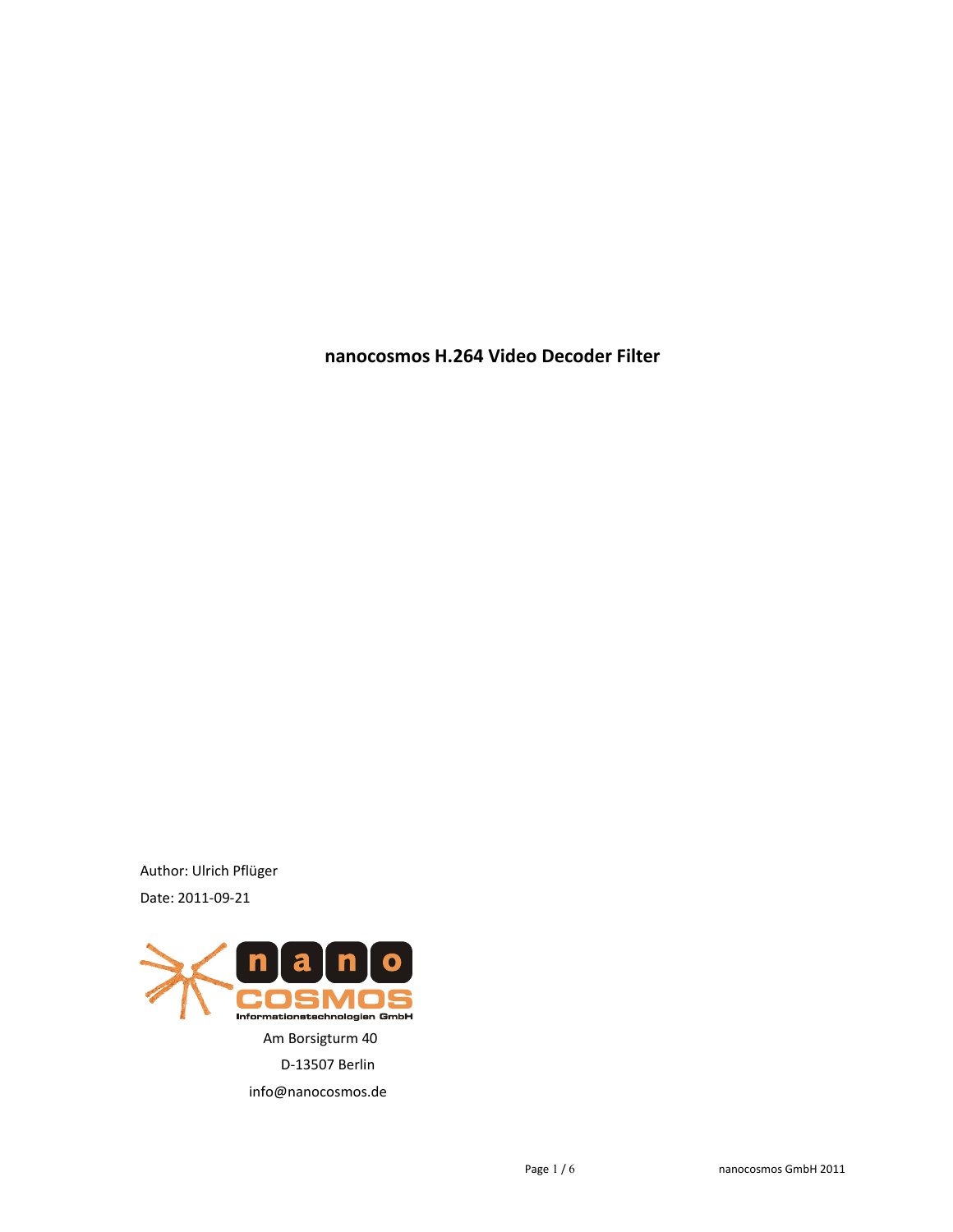# **Module / Version**

nanocosmos H.264/AVC Direct Show Video Decoder Filter nh264dec.ax Version 2.4.0.0

The nanocosmos H.264/AVC Video Decoder support streams in baseline, main and high profile. It is highly optimized for use on hyper-threading and multi core systems.

## **Connectivity**

The input is accepting connections to splitter filters or combined source/splitter filters matching the following media types:

Major types:

MEDIATYPE\_Video

Subtypes:

FourCCs: H264, h264, AVC1, avc1, X264, x264, VSSH, vssh, MEDIASUBTYPE\_H264: {8D2D71CB-243F-45E3-B2D8-5FD7967EC09B}

Formats:

FORMAT\_VideoInfo, FORMAT\_VideoInfo2, FORMAT\_MPEG2\_VIDEO

The output supports these media types:

Major types:

MEDIATYPE\_Video

Subtypes:

MEDIASUBTYPE\_YV12, MEDIASUBTYPE\_I420, MEDIASUBTYPE\_IYUV, MEDIASUBTYPE\_YUY2, MEDIASUBTYPE\_RGB24, MEDIASUBTYPE\_RGB32, MEDIASUBTYPE\_ARGB32, MEDIASUBTYPE\_RGB565,

Formats:

FORMAT\_VideoInfo FORMAT\_VideoInfo2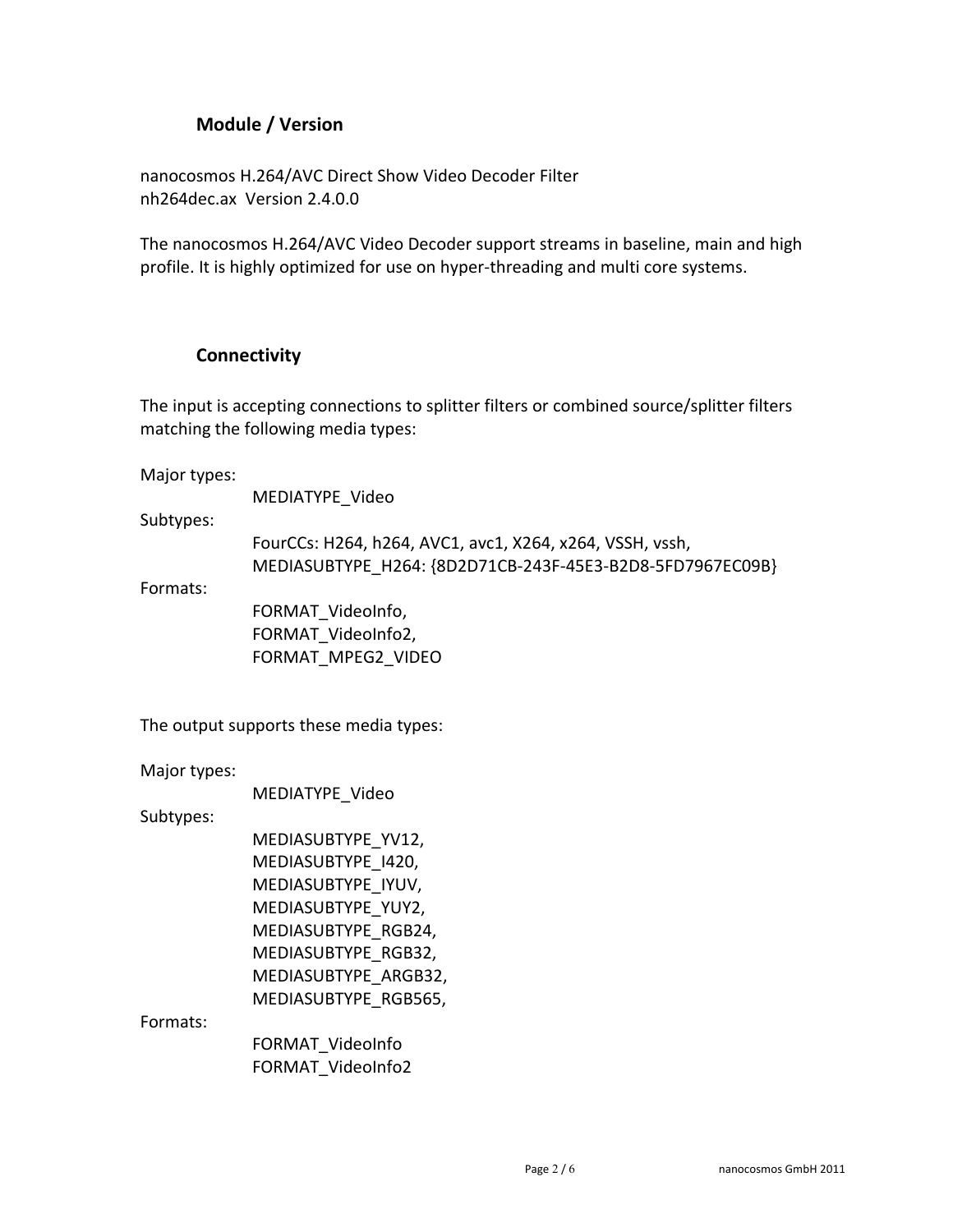## **Filter GUIDs**

```
// Filter GUID
// {264DA7DD-CE74-472d-A2FD-796A1F0A379C}
DEFINE_GUID(CLSID_DSHOW_H264_DEC_FILTER,
0x264D\overline{A}7DD, 0xCE7\overline{4}, 0x472d, 0xA2, 0xFD, 0x79, 0x6A, 0x1F, 0x0A, 0x37,
0 \times 9C) :
// Configuration interface ICodecProp
// {0F817204-82C8-4c12-884A-F45FB2F33A6E}
DEFINE GUID(IID ICodecProp,
0xf817204, 0x82c8, 0x4c12, 0x88, 0x4a, 0xf4, 0x5f, 0xb2, 0xf3, 0x3a, 0x6e);
// ICodecProp: IID nanoPeg LicenseString
// type: BSTR / Unicode string
// Set license string to unlock filter
// {1788F0B0-5985-4a19-B7FE-8AAC1BFC14B3}
DEFINE GUID(IID nanoPeg LicenseString,
0x1788f0b0, 0x5985, 0x4a19, 0xb7, 0xfe, 0x8a, 0xac, 0x1b, 0xfc, 0x14, 0xb3);
```
### **Setting the license to unlock filter**

The filter can be unlocked either through a license key entry in the windows registry or by setting the license key through COM interface ICodecProp::SetProperty with the property IID nanoPeg LicenseString as first parameter. The second license parameter has to be a wide/unicode string!

# **Decoder Configuration Registry Settings**

The decoder is able to perform an adaptive frame dropping and deblocking depending on the quality / delay messages received from the downstream renderer filter.

Key: HKEY\_CURRENT\_USER\Software\nanocosmos\nh264dec

### **Frame dropping / skipping mode**

Determines the behaviour in the case of timing / performance problems. Value name: DroppingMode Value type: REG\_DWORD Valid values: 0 – no frames are skipped

1 – skip non reference frames only (B-frames)

2 – skip non intra frames only (P- and B-frames), default value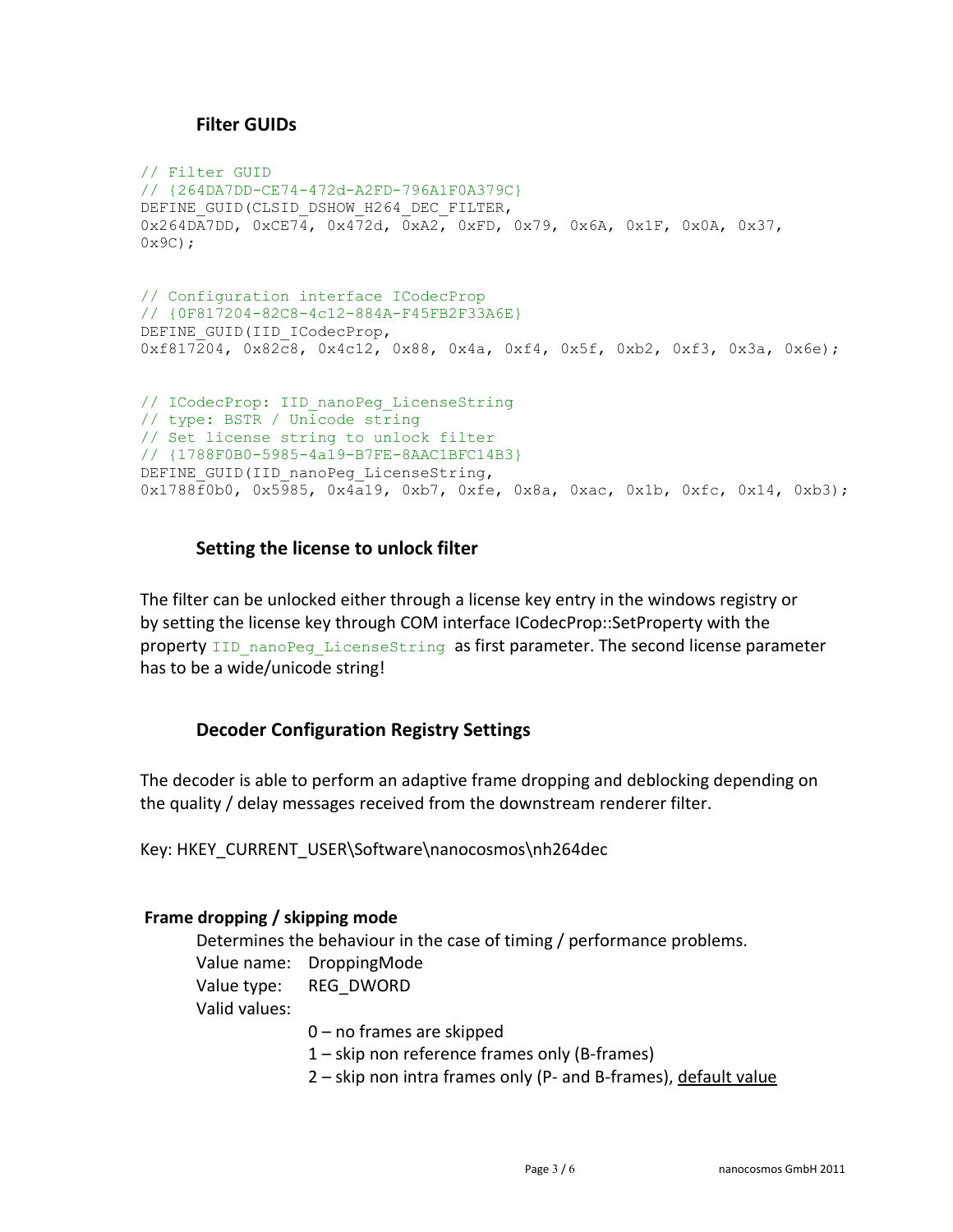#### **Deblocking mode**

Determines the deblocking behaviour. Value name: DeblockingMode Value type: REG\_DWORD Valid values:

0 – disable deblocking

1 – auto, decoder will reduce deblocking temporarily in the case of performance problems, default value

2 – always perform full deblocking

3 - always perform deblocking on reference frames only

#### **Output color space selection**

Forces the filter to use a desired output color format. If no or no valid value is set, the output color format will be negotiated with the downstream renderer filter (usually YV12).

Value name: ForceOutputFourCC

Value type: REG\_SZ / String

Valid values: YV12, I420, IYUV, YUY2, RGB32, RGB24, RGB565, ARGB32

#### **Deinterlacing Mode**

Determines the deinterlacing behaviour. Value name: DeinterlacingMode Value type: REG\_DWORD Valid values:

- 0 disabled
- 1 duplicate, default value
- 2 blend
- 3 median
- 4 edge detection
- 5 median threshold
- 6 content adaptive vertical temporal

#### **DirectShow Editing Services (DES) Return Mode**

Receive returns HRESULT error values if Deliver fails. Needs to be enabled for DES. Value name: DESReturnMode Value type: REG\_DWORD Valid values: 0 – disabled, default value

 $1$  – enabled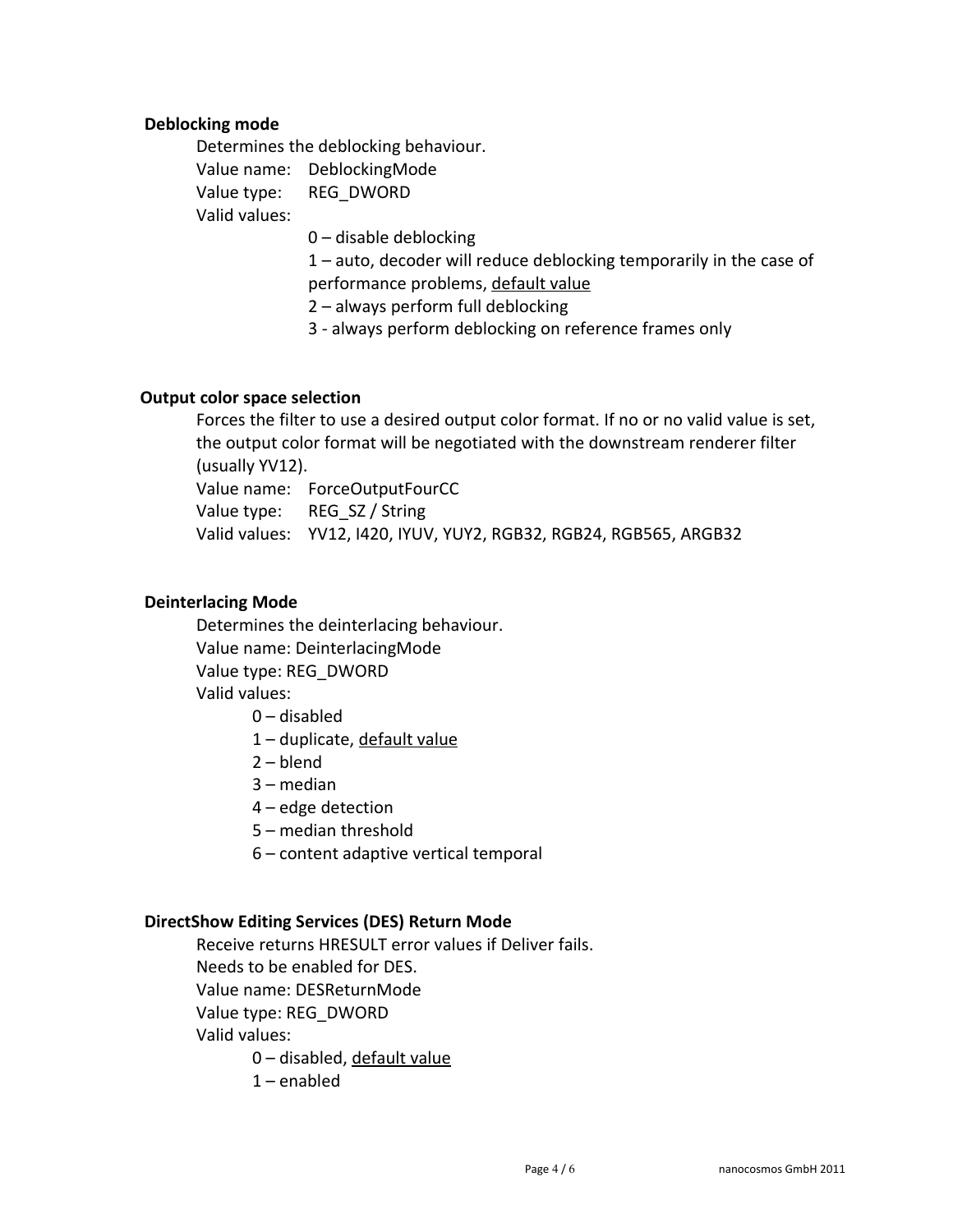#### **Threading Mode**

Determines the threading behaviour. Auto detection or number of decoding threads. Value name: DESReturnMode Value type: REG\_DWORD Valid values: 0 – auto detect number of cpus, default value 1-8 – set number of decoding threads

# **Debug-Log Configuration Registry Settings**

Key: HKEY\_CURRENT\_USER\Software\DebugNano\nh264dec.ax

#### **File name**

Sets the output file name. The folder must already exist. Value name: LogToFile Value type: REG SZ / String Valid values: a valid output file name to enable file logging or an empty string

### **Logging level**

A higher value increases the amount of logging messages sent, and messages get more detailed.

Value name: TRACE Value type: REG\_DWORD Valid values: 0 – minimal logging

… 9 – maximal logging

# **Embedding / Customizing nanocosmos technology**

Nanocosmos also offers special OEM and customization service. Dependent on your needs, we may offer different models of licensing or application development.